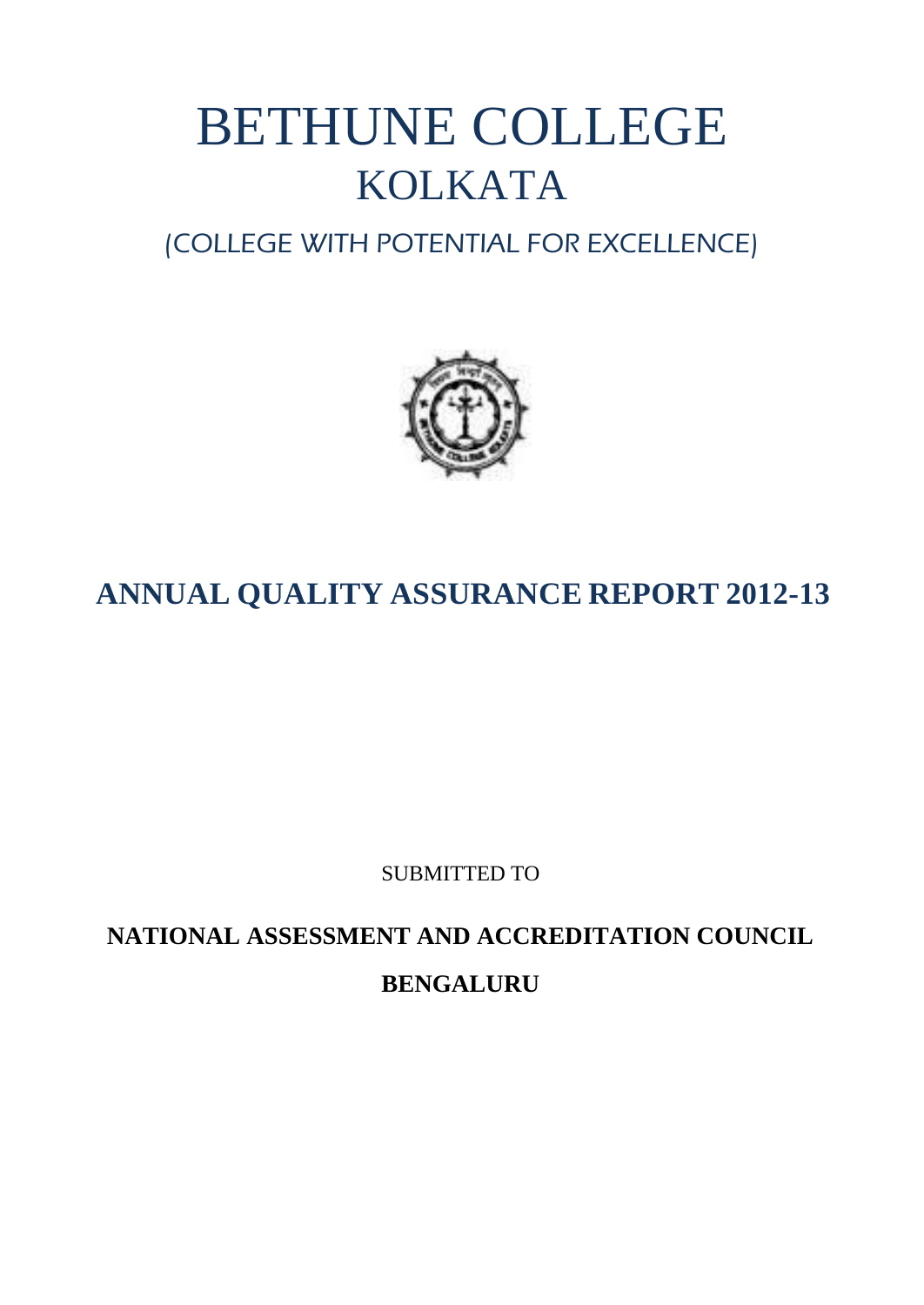

# ANNUAL QUALITY ASSURANCE REPORT (AQAR) OF THE IQAC: 2012-13 Bethune College (Affiliated to University of Calcutta), Kolkata

The NAAC has introduced a new on-line questionnaire for the annual report format to be submitted by the IQAC every year. The new format is a survey of the quality sustenance effort undertaken by the institution which would reflect the quality management strategies adopted. Broad areas cover all relevant quality enhancement efforts. It is envisaged that the response pattern by the institution would be a self-learning exercise in quality sustenance effort undertaken by the institutions. The survey also intends a quality mapping which would streamline IQAC activities. Based on the quality profile created by the institution, strategies can be adapted to achieve the declared goals and objectives.

#### **INSTRUCTIONS**

This questionnaire is designed to make a survey of the basic processes related to quality management efforts in your institution. The survey consists of five sections.

- 1. General Profile
- 2. IQAC (Internal Quality Assurance Cell) activities
- 3. Academic and Research Outputs
- 4. Student Mentoring and Support System
- 5. Governance and Innovation

The activities of the institution in the above five sections or in other relevant areas are being surveyed to create quality profile for the year in relation to institutional vision and goals. The survey results would enable the institution and IQAC to create a quality index profile, which would be a selflearning exercise. Apart from the responses to the online survey, in case the NAAC requests for any further evidence, the information may be sent by hard copy*.* This would enable NAAC to make a diagnostic survey of national higher education scenario and the feedback will be provided to each participating institution. No judgment to categorization on institutional quality is intended.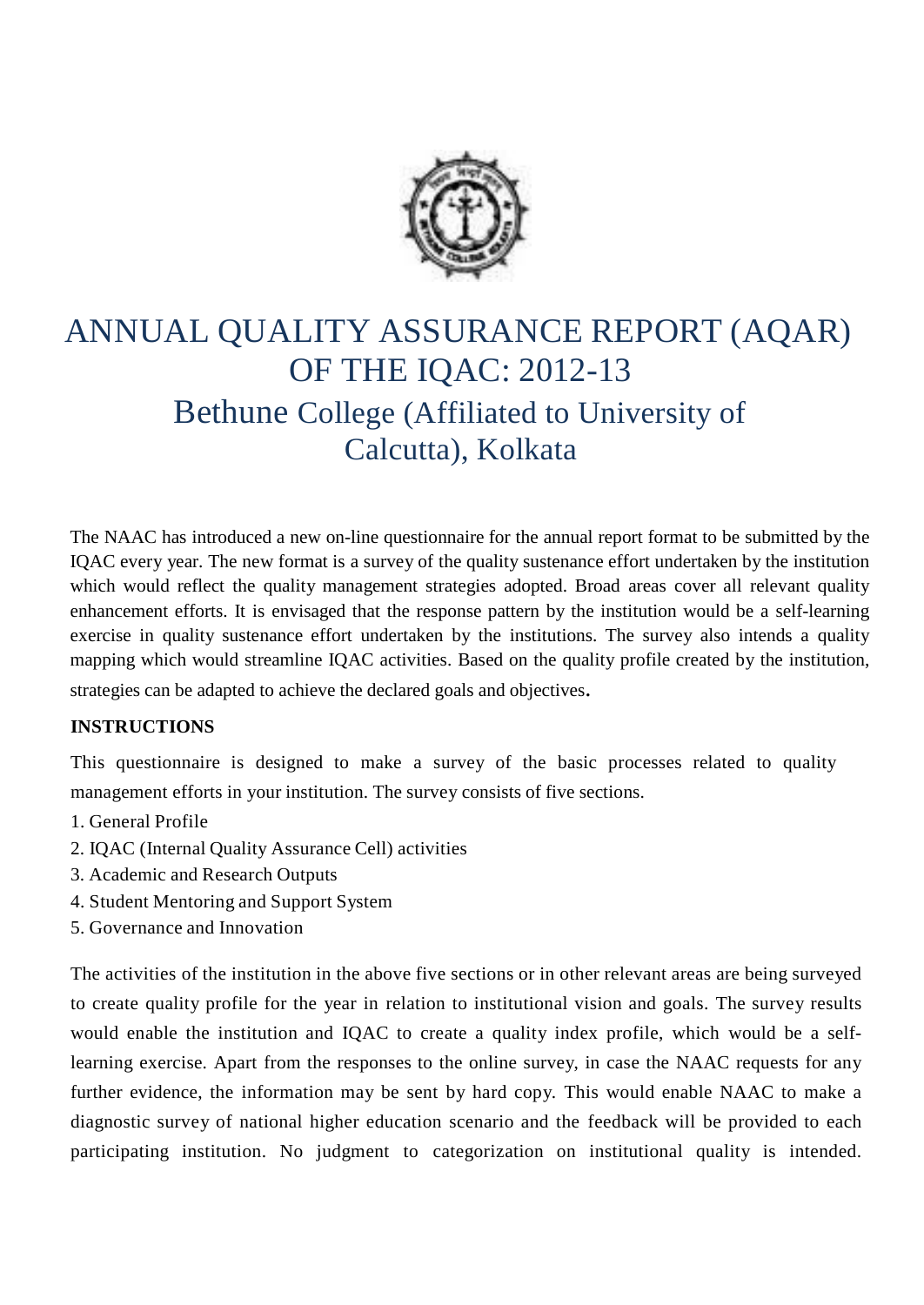| 1) Kindly provide the details of the institution |                         |  |
|--------------------------------------------------|-------------------------|--|
| Name of Institution:                             | <b>Bethune College</b>  |  |
|                                                  |                         |  |
| Year of establishment of the Institution:        | 1879                    |  |
| AddressLine1:                                    | 181, Bidhan Sarani,     |  |
| AddressLine2:                                    | Kolkata                 |  |
| City/Town:                                       | Kolkata                 |  |
| State:                                           | <b>West Bengal</b>      |  |
| Postal Code:                                     | 700006                  |  |
| <b>Email Address:</b>                            | bethunecollege@vsnl.net |  |

| 2) NAAC Accreditation/ Reaccreditation Details |       |
|------------------------------------------------|-------|
| Year of Accreditation/ Reaccreditation:        | 2006  |
| <b>Current Grade:</b>                          |       |
| CGPA:                                          | 85.45 |
| 3) Institutional Status                        |       |
| <b>Affiliated College</b>                      |       |

| 4) Contact Person Details    |                                   |
|------------------------------|-----------------------------------|
| Name of Head of Institution: | Professor Sangeeta Tripathi Mitra |
| <b>Contact Phone:</b>        | 033-22192097                      |
| Email:                       | sangeetatripathi003@yahoo.in      |
| Website URL:                 | www.bethunecollege.ac.in          |
| Name of IQAC Co-ordinator    | Sucheta Singha                    |
| Email:                       | sucheta $07@$ yahoo.co.in         |

# **SECTION I**

This section is related to institutional goals, vision and mission, academic programmes and activities, strategies and action plans for institution building.

| 5) Number of academic programmes existing (Enter a number; 0 for nil)                                     |    |
|-----------------------------------------------------------------------------------------------------------|----|
| Undergraduate (BA/B.Sc./B.Com etc.)                                                                       | 14 |
| Post Graduate (MA/M.Sc./M.Com etc.)                                                                       |    |
| Research Programmes (M.Phil/PhD)                                                                          |    |
| <b>Certificate Programmes</b>                                                                             |    |
| <b>Professional Programmes</b><br>(B.Tech/M.Tech/B.Ed/M.Ed/Medicine/Pharmacy/Par<br>amedical/Nursing etc) |    |
| Other value added programmes                                                                              |    |
| Any other programme offered (Specify)                                                                     |    |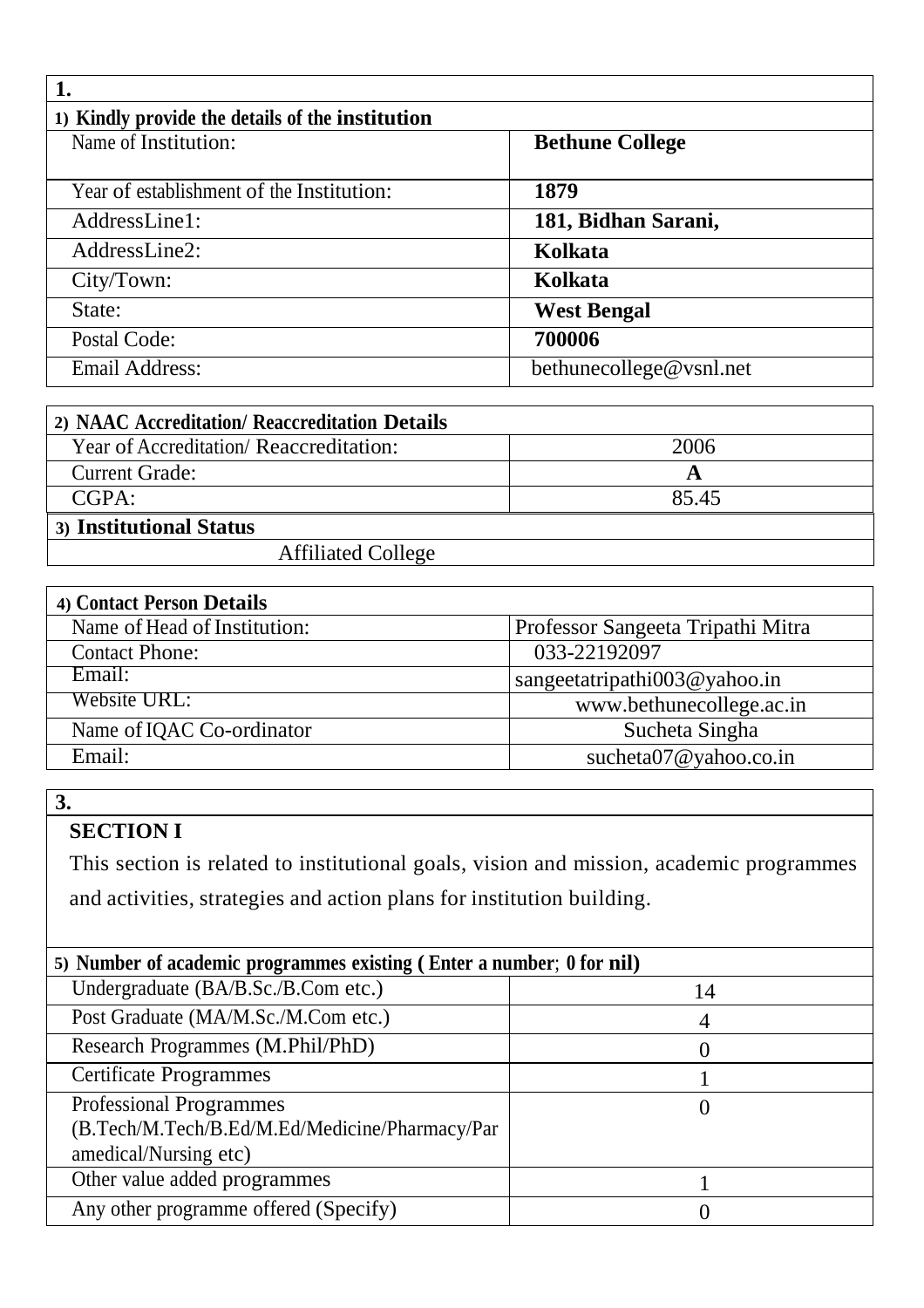| 6) Details on Programme Development (Enter a number; 0 for nil)                   |          |
|-----------------------------------------------------------------------------------|----------|
| New programmes added during the year                                              | 0        |
| New programs designed                                                             |          |
| Programs under revision                                                           |          |
| Interdepartmental collaborative programmes                                        | 0        |
| Inter institutional collaborative programmes                                      | $\theta$ |
| Number of review committee recommendations<br>implemented (Total)                 | 0        |
| Number of NAAC peer team recommendations<br>implemented                           | 0        |
| Number of UGC/any other expert committee<br>recommendations implemented           | $\Omega$ |
| Number of review committee recommendation under<br>implementation                 | $\Omega$ |
| Number of NAAC peer team recommendations<br>under implementation                  | $\theta$ |
| Number of UGC/ any other expert committee<br>recommendations under implementation | 0        |

| 7) Faculty Details (Enter a number; 0 for nil)       |     |
|------------------------------------------------------|-----|
| Total faculty strength required as per norms for all | 100 |
| programmes                                           |     |
| Total faculty on rolls                               | 69  |
| Faculty added during the year                        | 19  |
| Faculty positions vacant                             | 31  |
| Faculty left during the year                         | 28  |
| Total number of visiting faculty                     |     |
| Total number of guest faculty                        |     |

| 8) Qualification of Faculty |    |
|-----------------------------|----|
| PhD and Above               | ნ5 |
| M. Phil                     |    |
| <b>Masters</b>              | 28 |
| Any other (Specify)         |    |

| (9) Faculty qualification improvement        |  |
|----------------------------------------------|--|
| PhD awarded to existing faculty              |  |
| M. Phil awarded to existing faculty          |  |
| Any other degree awarded to existing faculty |  |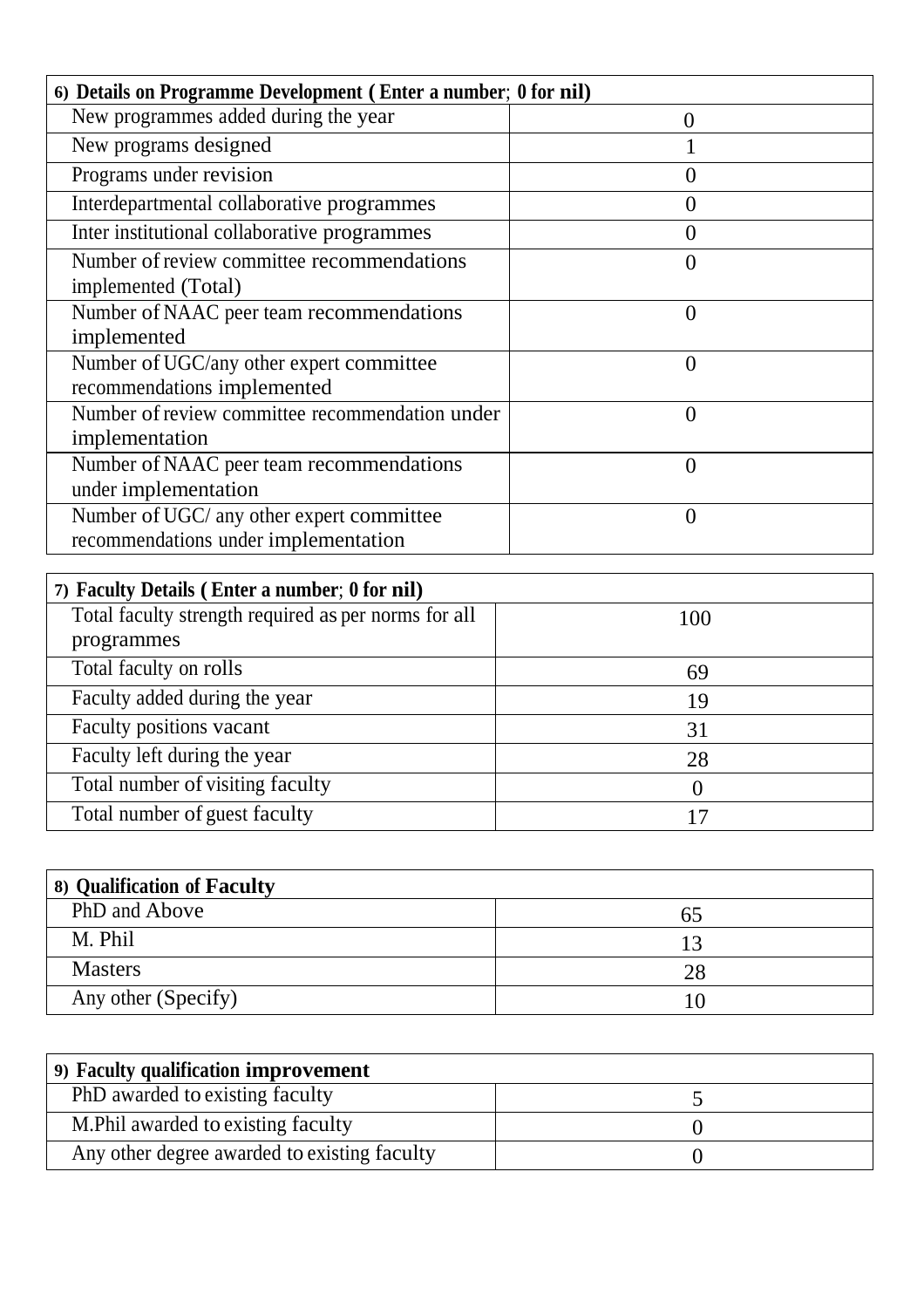| 10) Administrative Staff Details (Enter a number; 0 for nil) |    |
|--------------------------------------------------------------|----|
| Administrative staff (total sanctioned)                      |    |
| Administrative staff (Actual strength)                       | 18 |
| Added during the year of reporting                           |    |
| Left during the year                                         |    |
| Number of posts vacant                                       |    |

| (11) Technical support Staff Details (Enter a number; 0 for Nil) |    |  |
|------------------------------------------------------------------|----|--|
| Technical Support Staff (Total sanctioned strength)              | 26 |  |
| <b>Technical Support Staff (Actual strength)</b>                 | 25 |  |
| Added during the year                                            |    |  |
| Left during the year                                             |    |  |
| Number of posts vacant                                           |    |  |

# **SECTION II**

This section surveys the quality sustenance and development activities during the year taken up by IQAC.

It reflects quality management structure, strategies, and processes which would enhance academic quality of the institution as perceived by faculty, students, alumni, and other stakeholders (social perception of the institution) in line with the vision, mission and goals of the institution.

# **12) Establishment details**

Year of establishment of IQAC

DD-MM-YYYY

| HUAU | 29-11-2006 |
|------|------------|
|      |            |

| 13) Composition of IQAC (Enter a number; 0 for nil) |    |
|-----------------------------------------------------|----|
| Number of IQAC members                              | 10 |
| Number of Alumni in IQAC                            |    |
| Number of Students in IQAC                          |    |
| Number of Faculty in IQAC                           | 6  |
| Number of Administrative Staff in IQAC              |    |
| Number of Technical Staff in IQAC                   |    |
| <b>Number of Management Representatives</b>         |    |
| Number of External experts in IQAC                  |    |
| Number of any other stakeholder and community       |    |
| representatives                                     |    |

| 14) IQAC Meetings                            |  |
|----------------------------------------------|--|
| Number of IQAC meetings held during the year |  |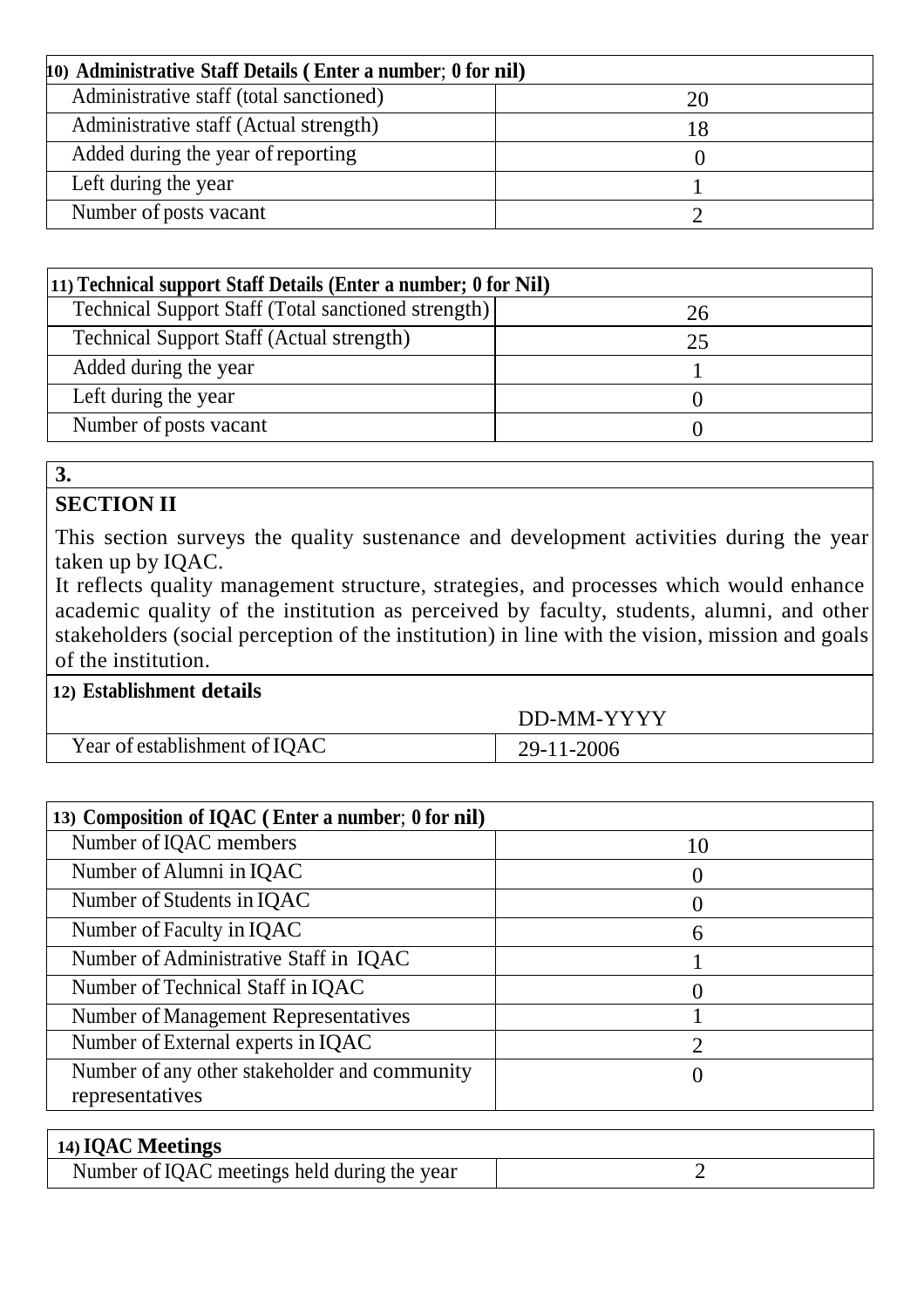# **15) Whether Calendar of activities of IQAC formulated for the academic year No**

| 16) IQAC Plans for Development (Enter a number; 0 for nil) |               |  |
|------------------------------------------------------------|---------------|--|
| Number of academic programmes proposed                     | 5             |  |
| Number of value added programmes proposed                  | 4             |  |
| Number of skill oriented programmes proposed               |               |  |
| Number of faculty competency and development               |               |  |
| programmes proposed                                        |               |  |
| Number of other staff development programmes               | $\Omega$      |  |
| proposed                                                   |               |  |
| Number of student mentoring programmes                     | 0             |  |
| proposed                                                   |               |  |
| Number of co-curricular activities proposed                | 4             |  |
| Number of inter departmental cooperative schemes           | $\mathcal{D}$ |  |
| proposed                                                   |               |  |
| Number of community extension programmes                   | 5             |  |
| proposed                                                   |               |  |
| Any other programmes proposed (Specify)                    | $\Omega$      |  |

| 17) IQAC Plans for development & implementations (Enter a number; 0 for nil) |                             |
|------------------------------------------------------------------------------|-----------------------------|
| Number of academic programmes implemented                                    |                             |
| Number of value added programmes implemented                                 |                             |
| Number of skill oriented programmes implemented                              |                             |
| Number of faculty competency and development                                 | $\left( \right)$            |
| programmes implemented                                                       |                             |
| Number of other staff development programmes                                 | 10                          |
| implemented                                                                  |                             |
| Number of student mentoring programmes                                       | $\theta$                    |
| implemented                                                                  |                             |
| Number of co curricular activities implemented                               | $\overline{4}$              |
| Number of inter departmental cooperative                                     | $\mathcal{D}_{\mathcal{A}}$ |
| programs implemented                                                         |                             |
| Number of community extension programmes                                     | 20                          |
| implemented                                                                  |                             |
| Any other programmes suggested that are                                      | $\Omega$                    |
| implemented (Specify)                                                        |                             |

| 18) IQAC Plans for development & implementations (Enter a number; 0 for nil) |  |
|------------------------------------------------------------------------------|--|
| Number of seminars/conferences/workshops                                     |  |
| organized by IQAC within the institution                                     |  |
| Number of participants from the institution                                  |  |
| Number of participants from outside                                          |  |
| Number of external experts invited                                           |  |
| Number of external conferences/seminars/                                     |  |
| Workshops on institutional quality attended                                  |  |
| Number of events conducted with IQACs of other                               |  |
| institutions as collaborative programs                                       |  |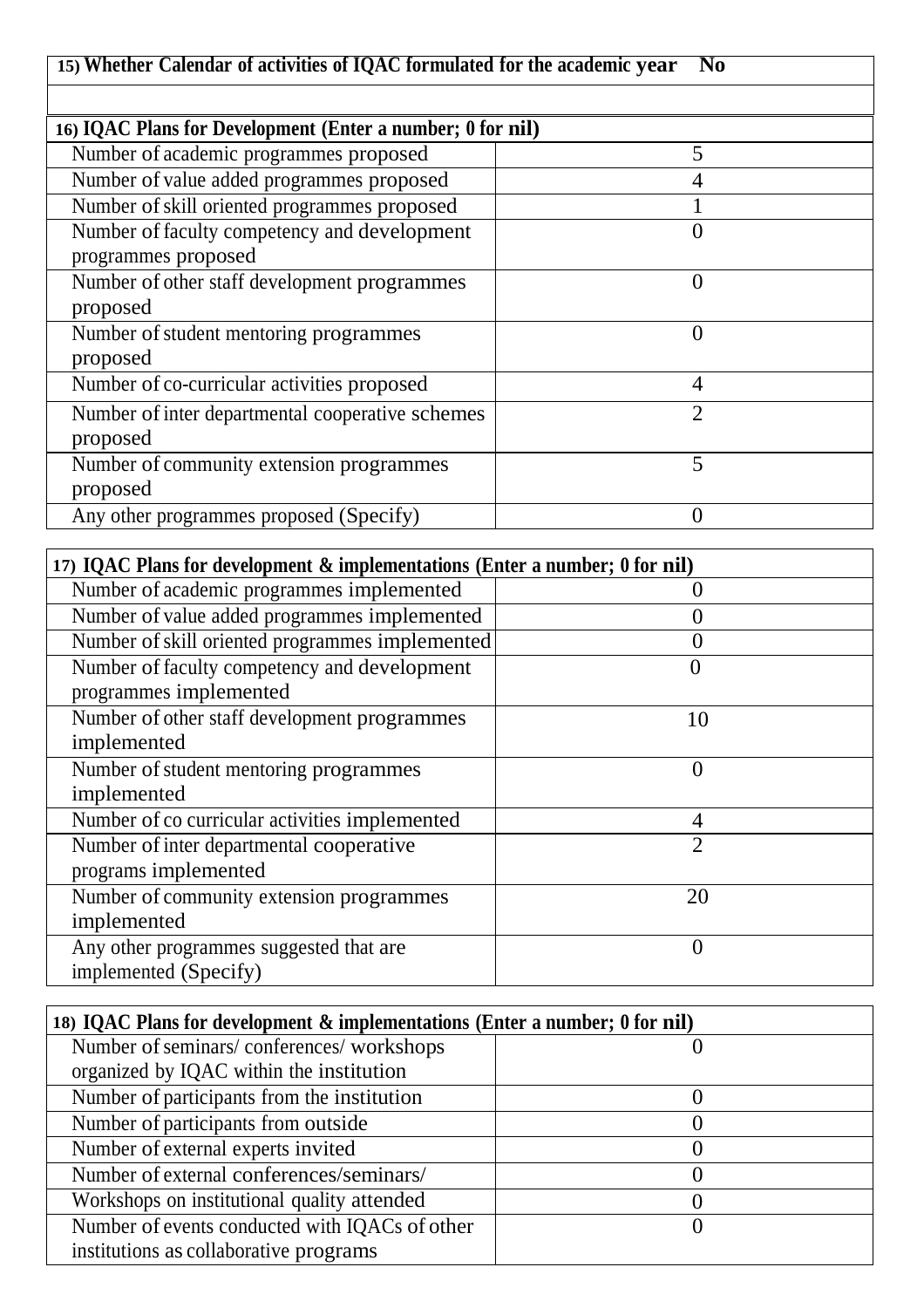| 19) Did IQAC receive any funding from UGC during the year? |  |
|------------------------------------------------------------|--|
| r es                                                       |  |
|                                                            |  |

# 20) If the response to Qn. 19 is Yes, please provide the amount received from UGC - (Input 0 - if **NA/NIL-) Any other source including internal financial support from the management (Specify amount)**

Amount Received from UGC 0 Amount Received from any other source including the college management

# 0

# **21) Any significant contribution made by IQAC on quality enhancement during current year (Please provide details in bullet format)**

- Presentation of rare books by digitization  $\bullet$
- Installation of LCD Projector in Zoology Department
- Lab up gradation in the annexed building of Chemistry Department
- LAN in new computer lab for PG in Mathematics

#### **4.**

# **SECTION III**

In this section the events, activities, and outputs in the field of research and academic areas are being surveyed.

| 22) Number of academic programmes existing (Enter a number; 0 for nil) |                |
|------------------------------------------------------------------------|----------------|
| Number of new academic programs developed or                           | $\overline{2}$ |
| designed by faculty                                                    |                |
| Number of faculty members involved in curriculum                       | 28             |
| restructuring/revision/syllabus development                            |                |
| Number of programs in which evaluation process                         | $\theta$       |
| reformation taken up and implemented                                   |                |
| Number of active teaching days during the current                      | 210            |
| academic year                                                          |                |
| Average percentage of attendance of students                           | 70             |
| Percentage of classes engaged by guest faculty and                     | 10             |
| temporary teachers                                                     |                |
| Number of self-financed programmes offered                             | $\theta$       |
| Number of aided programmes offered                                     | $\Omega$       |
| Number of programmes discontinued during the                           | $\theta$       |
| year                                                                   |                |

| [23] Whether any systematic student feedback mechanism is in place? | Yes |
|---------------------------------------------------------------------|-----|
|---------------------------------------------------------------------|-----|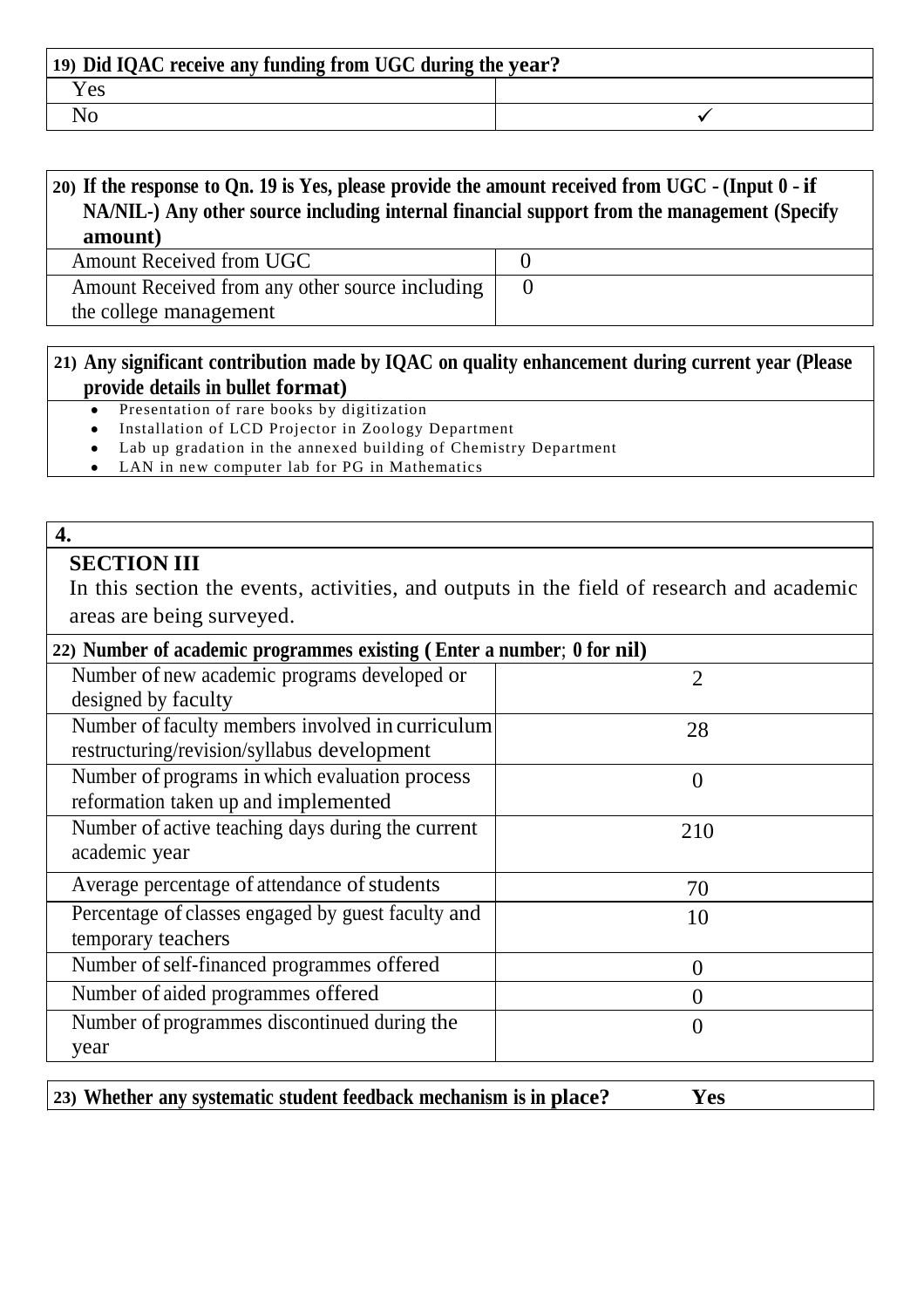| 24) Feedback Details (If answer to Question 23 is Yes) |     |
|--------------------------------------------------------|-----|
| Percentage of courses where student feedback is        | 100 |
| taken                                                  |     |

| 25) Is feedback for improvement provided to the faculty?             | Yes            |
|----------------------------------------------------------------------|----------------|
| 26) Faculty Research, Projects, and Publication details for the year |                |
| Number of major research projects undertaken                         | 3              |
| during the year                                                      |                |
| Number of minor research projects undertaken                         |                |
| during the year                                                      |                |
| Number of major ongoing projects                                     | 4              |
| Number of minor ongoing projects                                     | $\overline{4}$ |
| Number of major projects completed                                   | $\overline{0}$ |
| Number of minor projects completed                                   |                |
| Number of major project proposals submitted for                      | $\overline{0}$ |
| external funding                                                     |                |
| Number of minor project proposals submitted for                      | $\overline{0}$ |
| external funding                                                     |                |
| Number of research publications in peer reviewed                     | $\overline{4}$ |
| journals                                                             |                |
| Number of research publications in international peer                | 3              |
| reviewed journals                                                    |                |
| Number of research publications in national peer                     | $\mathbf{1}$   |
| reviewed journals                                                    |                |
| Number of research papers accepted for publication                   | $\mathbf{1}$   |
| in international peer reviewed journals                              |                |
| Number of research papers accepted for publication                   | 3              |
| in national peer reviewed journals                                   |                |
| Average of impact factor of publications reported                    | 1.07           |
| Number of books published                                            |                |
| Number of edited books published                                     |                |
| Number of books (single authored) published                          | $\overline{0}$ |
| Number of books(co-authored) published                               | $\theta$       |
| Numbers of conferences attended by faculty                           | 72             |
| Number of international conferences attended                         | 4              |

Number of national conferences attended 68 Number of papers presented in conferences 10

Number of papers presented in national conferences 6 Number of conferences organized by the institution 0 Number of faculty acted as experts resource persons 9

4

 $\Omega$ 

Number of papers presented in international

Number offaculty acted as experts resource persons

conferences

- international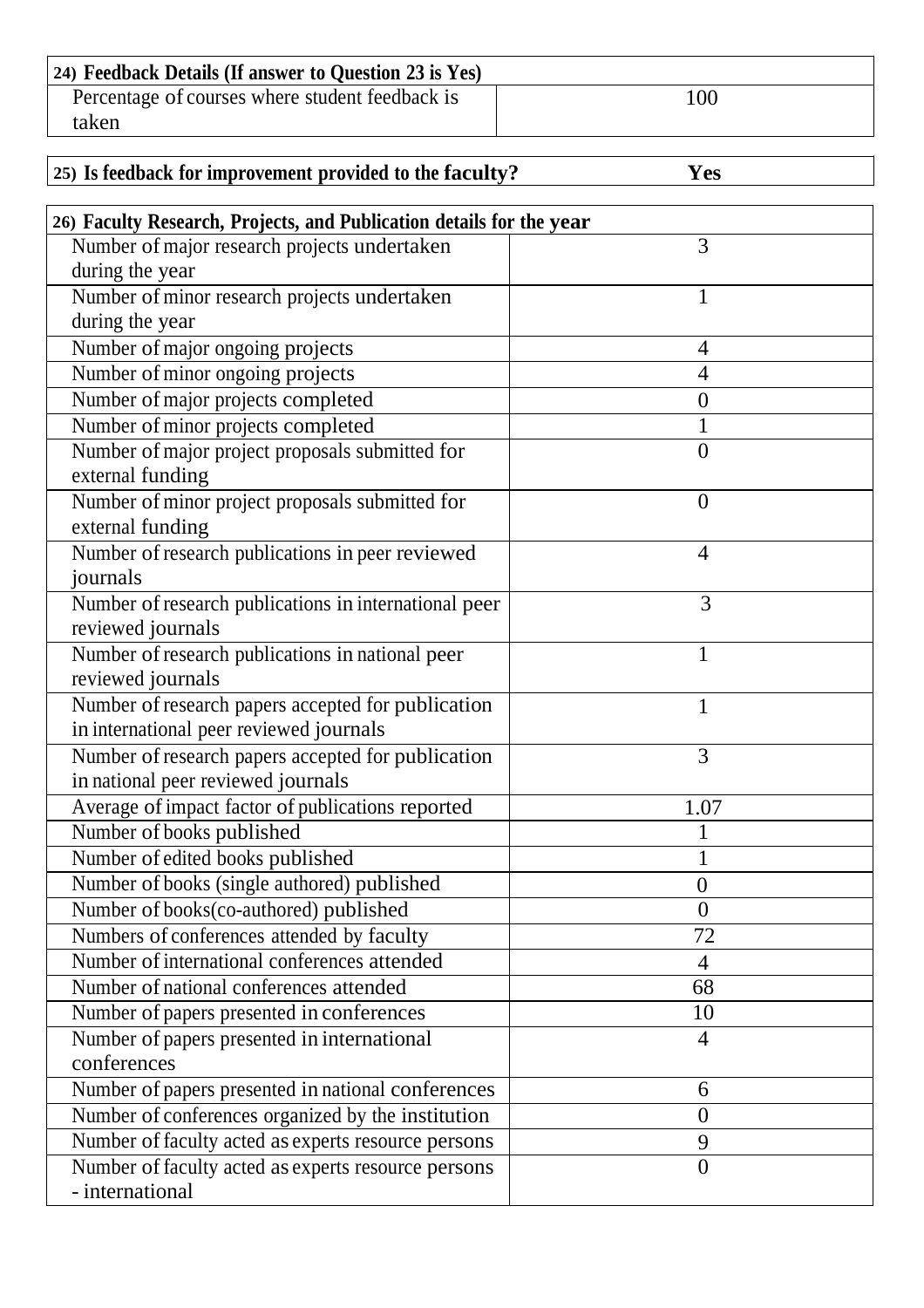| Number of faculty acted as experts resource persons<br>national | 9             |
|-----------------------------------------------------------------|---------------|
| Number of collaborations with international                     | $\theta$      |
| institutions                                                    |               |
| Number of collaborations with national institutions             | $\mathcal{O}$ |
| Number of linkages created during the year                      | 11            |
| Total budget for research for current year as a                 |               |
| percentage of total institution budget                          |               |
| Amount of external research funding received in the             | 33,62,480     |
| year                                                            |               |
| Number of patents received in the year                          | 0             |
| Number of patents applied for in the year                       |               |
| Number of research awards/recognitions received by              |               |
| faculty and research fellows of the institute in the            |               |
| year                                                            |               |
| Number of PhDs awarded during the year                          | 5             |
| Percentage of faculty members invited as external               | 10            |
| experts/resource persons/reviewers/referees or any              |               |
| other significant research activities                           |               |

# **SECTION IV**

This section deals with Student Mentoring and Support System existing in the Institution. This includes student activities, mentoring, and opportunities for development and inclusive practices.

| 27) Number of academic programmes existing (Enter a number; 0 for nil) |                |
|------------------------------------------------------------------------|----------------|
| The total intake of students for various courses                       | 516            |
| (Sanctioned)                                                           |                |
| Actual enrollment during the year                                      | 468            |
| Student dropout percentage during the year                             | $\overline{2}$ |
| Success percentage in the final examination across                     | 99             |
| the courses                                                            |                |
| Number of academic distinctions in the final                           | 11, 4%         |
| examination and percentage                                             |                |
| Number of students who got admitted to                                 | 5              |
| institutions of national importance                                    |                |
| Number of students admitted to institutions abroad                     | $\Omega$       |
| Number of students qualified in UGC NET/ SET                           | 11             |
| Number of students qualified GATE/ CAT/ other                          | 10             |
| examination (Specify)                                                  |                |

# **28) Does student support mechanism exist for coaching for competitive examinations? No**

| (29) Student participation, if response is yes to $Qn$ , 28 |  |
|-------------------------------------------------------------|--|
| Number of students participated                             |  |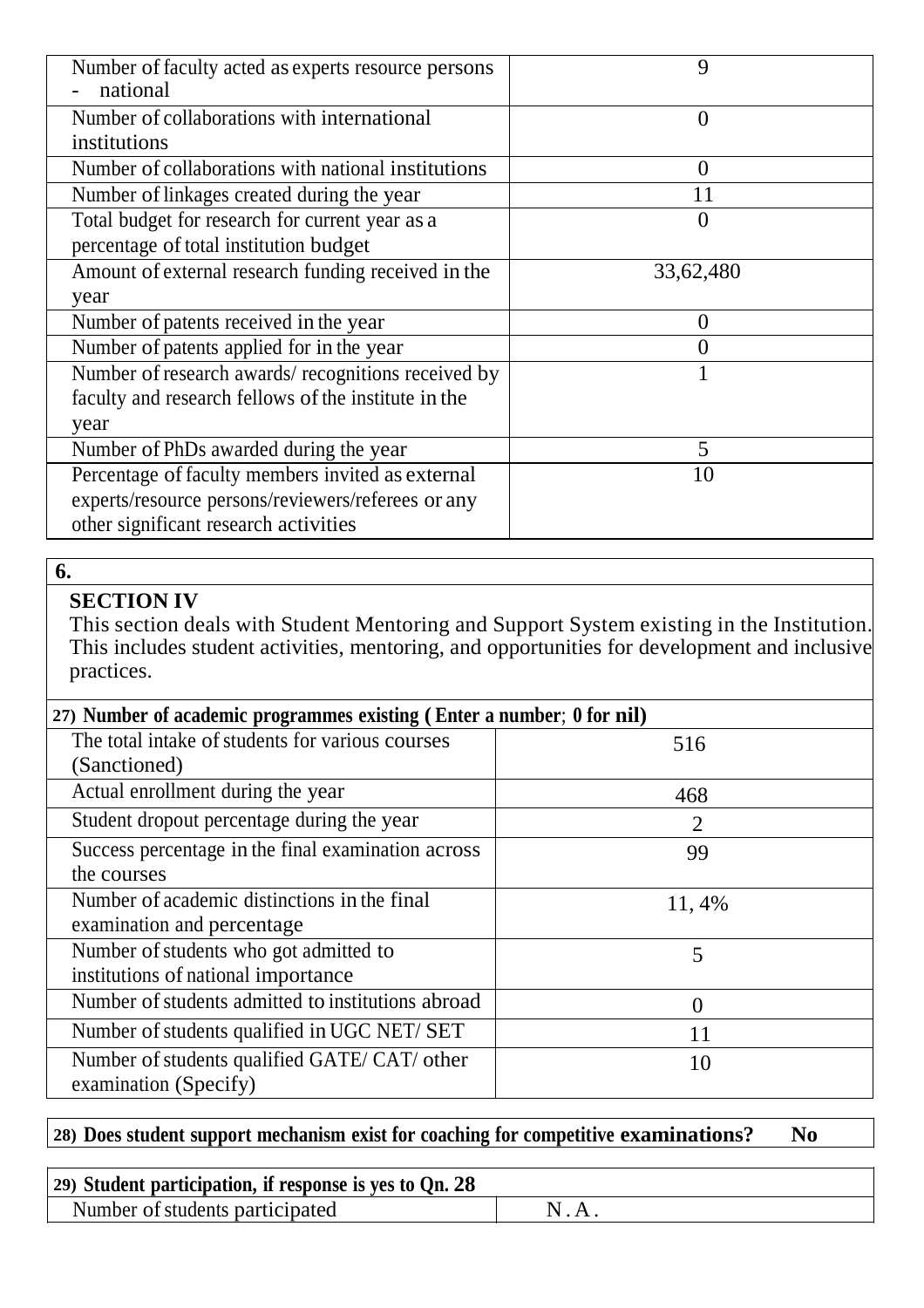| 30) Does student counseling and guidance service exist? | Yes            |
|---------------------------------------------------------|----------------|
| 31) Student participation, if answer to Qn. 30 is yes   |                |
| Number of students participated                         | 20             |
|                                                         |                |
| 32) Career Guidance                                     |                |
| Number of career guidance programmes organized          | 5              |
| Percentage of students participated in career           | 22             |
| guidance programmes                                     |                |
|                                                         |                |
| 33) Is there provision for campus placement             | N <sub>0</sub> |
|                                                         |                |
| 34) If yes to Qn. 33                                    |                |
| Number of students participated in campus               | $\overline{0}$ |
| selection programmes                                    |                |
| Number of students selected for placement during        | $\overline{0}$ |
| the year                                                |                |
|                                                         |                |
| 35) Does gender sensitization program exist?            | Yes            |
|                                                         |                |
| 36) If Answer is Yes to Question 35                     |                |
| Number of programmes organized                          | $\overline{2}$ |
| 37) Student activities                                  |                |
| Number of students participated in external cultural    | 33             |
| events                                                  |                |
| Number of prizes won by students in external            | 9              |
| cultural events                                         |                |
| Number of cultural events conducted by the              | 8              |
| institute for the students                              |                |
| Number of students participated in international        | $\overline{0}$ |
| sports and games events                                 |                |
| Number of students participated in national level       | $\theta$       |
| sports and games events                                 |                |
| Number of students participated in state level          | $\overline{0}$ |
| sports and games events                                 |                |
| Number of students participated in university level     | 1              |
| sports and games events                                 |                |
| Number of prizes won by students in international       | $\theta$       |
| sports and games events                                 |                |
| Number of prizes won by students in national level      | $\theta$       |
| sports and games events                                 |                |
| Number of prizes won by students in state level         | $\overline{0}$ |
| sports and games events                                 |                |
| Number of prizes won by students in university          | $\overline{0}$ |
| level sports and games events                           |                |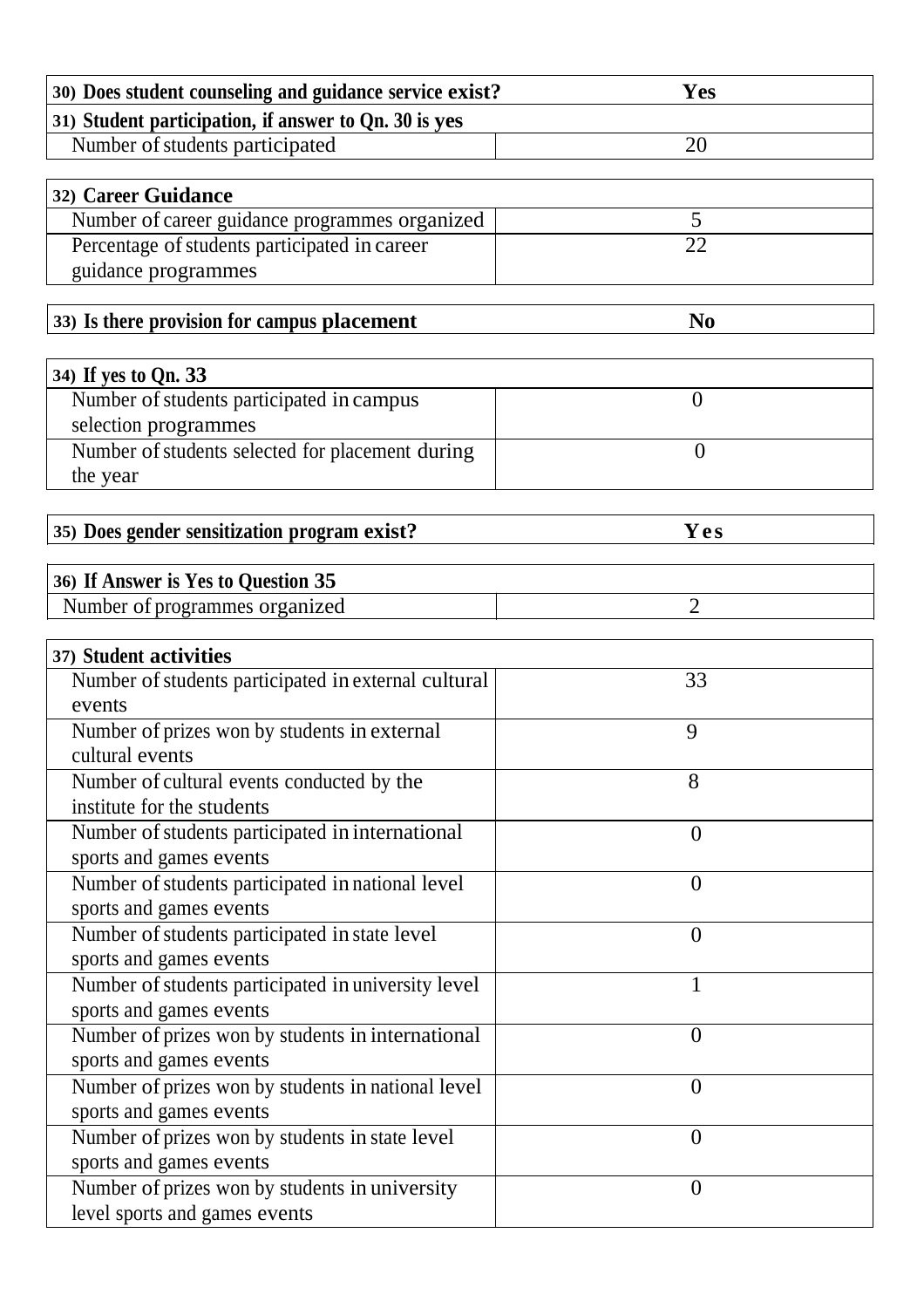| Number of sports and games events conducted by |  |
|------------------------------------------------|--|
| institute for the students                     |  |

| 38) Composition of students              |      |  |
|------------------------------------------|------|--|
| Percentage of Scheduled Caste            | 6.84 |  |
| Percentage of Scheduled Tribe            | 1.10 |  |
| Percentage of other backward communities |      |  |
| Percentage of women students             | 100  |  |
| Percentage of physically challenged      | 0.17 |  |
| Percentage of rural students             | 15   |  |
| Percentage of urban students             | 85   |  |

| 39) Scholarships and Financial Support             |            |
|----------------------------------------------------|------------|
| Number of students availing financial support from | 57         |
| the institution                                    |            |
| Amount disbursed as financial support from the     | Rs. 63,465 |
| institution                                        |            |
| Number of students awarded scholarship from the    | 25         |
| institution                                        |            |
| Number of students received notable                |            |
| national/international achievements/recognition    |            |

| 40) Student initiatives |  |  |
|-------------------------|--|--|
|                         |  |  |
|                         |  |  |
|                         |  |  |
|                         |  |  |
|                         |  |  |
|                         |  |  |
|                         |  |  |
|                         |  |  |

# **SECTION V**

This section surveys the Governance and Innovation at the institution related to quality management. The educational management strategies adopted and in practice for achieving the objectives are focused.

| [41] Whether perspective plan for overall developmental activities is created? |  |  |
|--------------------------------------------------------------------------------|--|--|
| Yes                                                                            |  |  |
|                                                                                |  |  |

| $\vert$ 42) If the answer for Qn. 41 is yes, is the plan implemented and monitored? |  |  |
|-------------------------------------------------------------------------------------|--|--|
| Yes                                                                                 |  |  |
| No                                                                                  |  |  |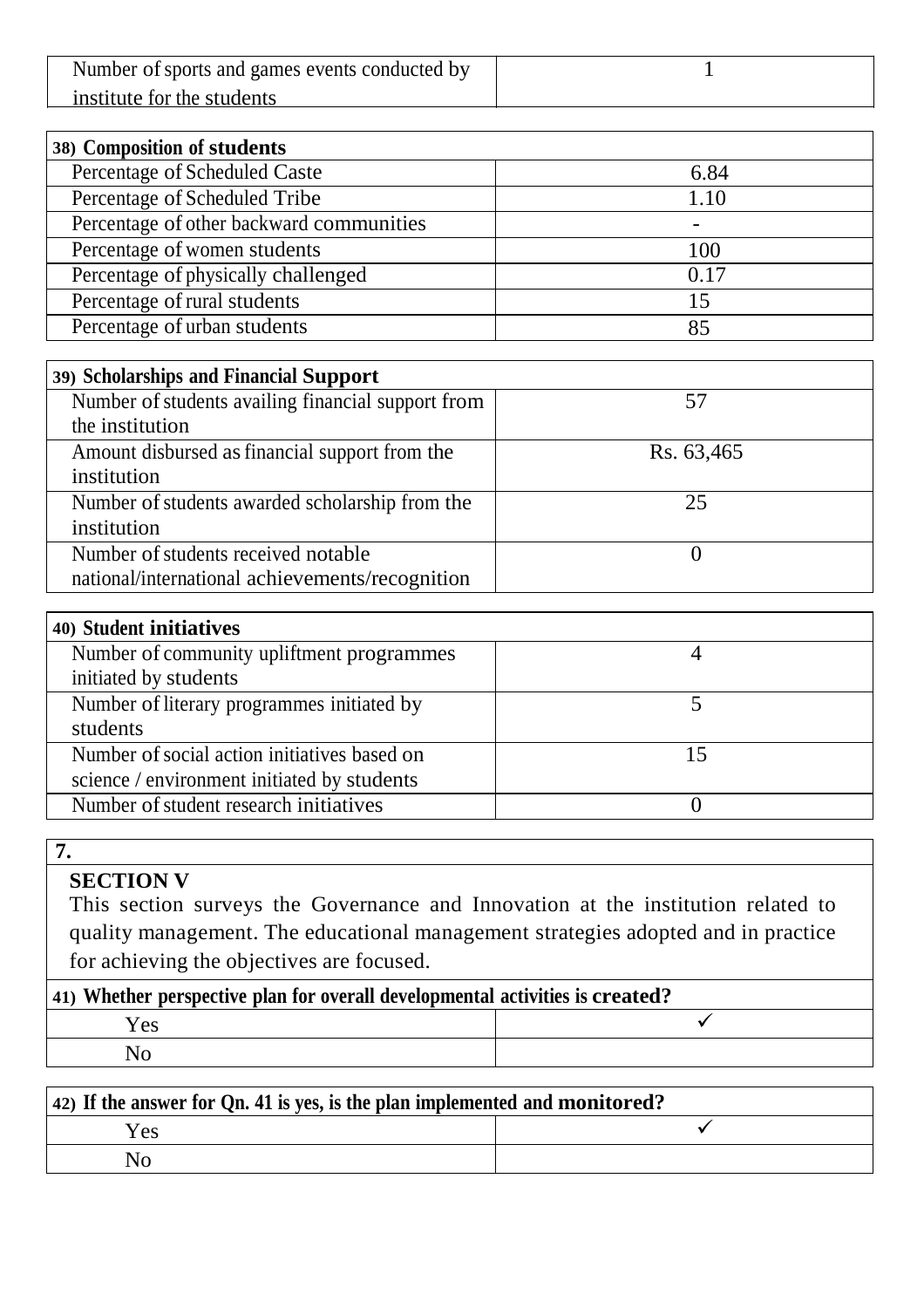| 43) Whether benchmarking is created for institutional quality management efforts? |  |  |
|-----------------------------------------------------------------------------------|--|--|
| Yes.                                                                              |  |  |
|                                                                                   |  |  |

| 44) If the answer to Question 43 is Yes, please list the benchmarking in various areas of development<br>in bullet format |                                                                                                      |   |  |
|---------------------------------------------------------------------------------------------------------------------------|------------------------------------------------------------------------------------------------------|---|--|
| ٠<br>$\bullet$                                                                                                            | <b>Continuous Internal Assessment</b><br>Class room seminar by students<br>100% student feedback     |   |  |
| $\bullet$<br>$\bullet$<br>$\bullet$                                                                                       | Industrial visits<br>Self-appraisal by faculty members<br>Peer team appraisal                        |   |  |
| ٠<br>$\bullet$                                                                                                            | Regular evaluation by administration<br>Regular monitoring of students' attendance<br>Academic audit |   |  |
|                                                                                                                           | Academic and physical expansion<br>Use of ICT (Information and Communication Technology)             |   |  |
|                                                                                                                           |                                                                                                      |   |  |
|                                                                                                                           | 45) Is a Management Information System (MIS) in place?<br>Yes<br>N <sub>o</sub>                      | ✓ |  |

## **46) If answer to question 45 is Yes, please provide details of MIS applied to**

- 1. Administrative procedures including finance
- 2. Student admission
- 3. Student records
- 4. Evaluation and examination procedures
- 5. Research administration

## 6. Others

(enter the respective details corresponding to the serial numbers)

- 1. Maintenance of records in digital as well as conventional form for submission to UGC/university/government as and when asked for.
- 2. Details information related to admission to UG and PG courses are displayed in the college notice board and college website.
- 3. Students' records are maintained in conventional form and also in computer database.
- 4. Students are provided with their answer scripts for self checking
- 5. Formation of Research monitoring cell is under active consideration
- 6. Departmental meetings between the management, faculty and staff are convened to seek comments/ suggestions for improvement.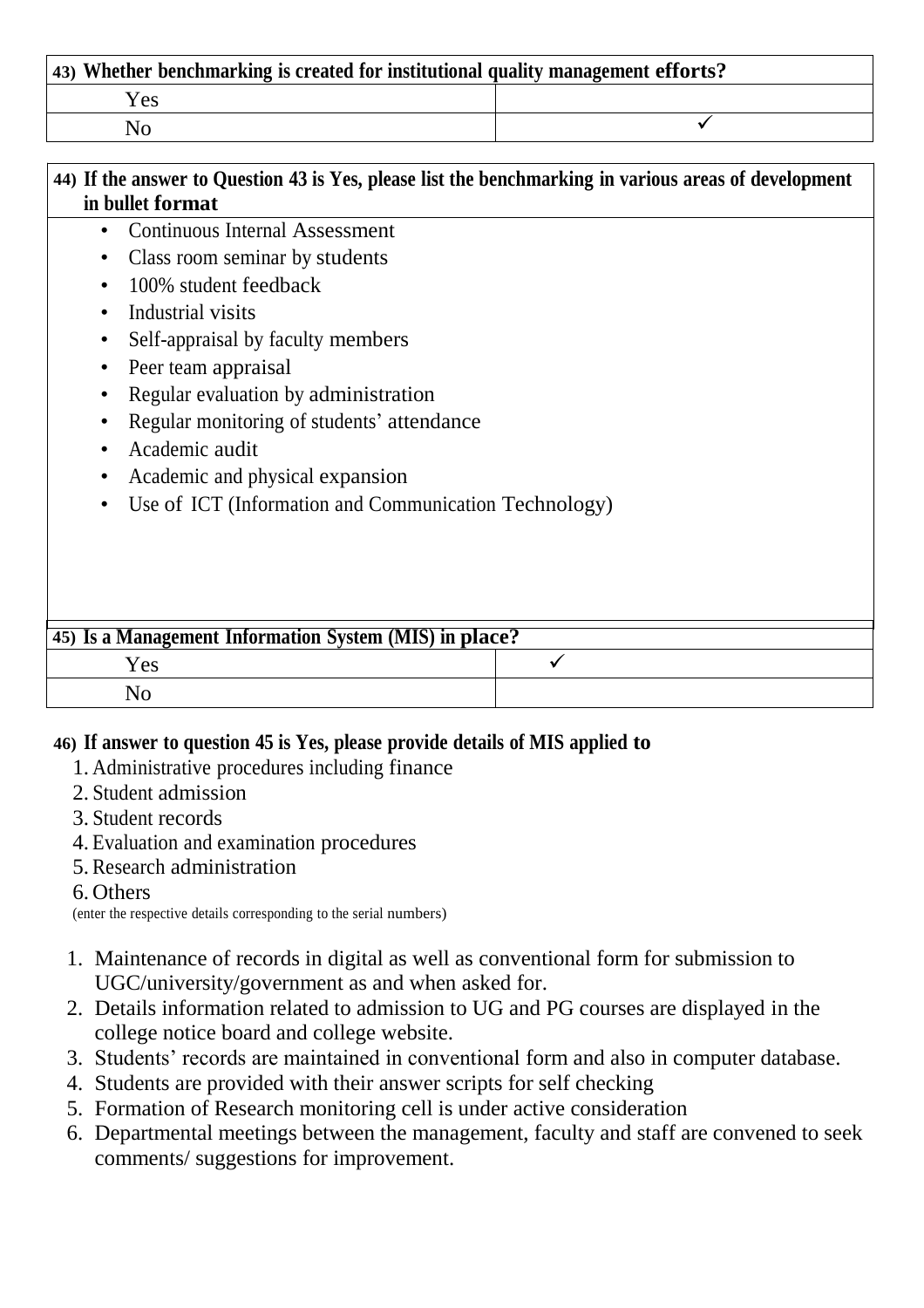| 47) Existence of learning resource management |     |  |
|-----------------------------------------------|-----|--|
|                                               | Yes |  |
| e-database in library                         |     |  |
| ICT and smart class room                      |     |  |
| e-learning sources (e-Books, e-Journals)      |     |  |
| Production of teaching modules                |     |  |
| Interactive learning facilities               |     |  |

| 48) Internal resource mobilization : Kindly provide the amount contributed |            |  |
|----------------------------------------------------------------------------|------------|--|
| Research                                                                   | Nil        |  |
| Consultancy and training                                                   | Nil        |  |
| Student contribution                                                       | <b>Nil</b> |  |
| Alumni contribution                                                        | Rs. 55,279 |  |
| Well-wishers                                                               | Rs. 34,623 |  |

| 49) Infrastructure and welfare spending: Please specify the amount |                      |  |
|--------------------------------------------------------------------|----------------------|--|
| Amount spent for infrastructure development                        | <b>Rs. 45,00,000</b> |  |
| Amount spent for student welfare                                   | Rs. 63,465           |  |
| Amount spent for staff welfare                                     | <b>Nil</b>           |  |

| 50) Is delegation of authority practiced |  |
|------------------------------------------|--|
| $Y_{ES}$                                 |  |
|                                          |  |

| (51) Does grievance redressal cell exist? |     |    |
|-------------------------------------------|-----|----|
|                                           | Yes | NC |
| Faculty                                   |     |    |
| <b>Students</b>                           |     |    |
| <b>Staff</b>                              |     |    |

| 52) Grievances received from faculty and resolved (Enter a number; 0 for nil) |  |
|-------------------------------------------------------------------------------|--|
| Number of grievances received                                                 |  |
| Number of grievances resolved                                                 |  |

| (53) Number of grievances received from students and resolved (Enter a number; 0 for nil) |  |
|-------------------------------------------------------------------------------------------|--|
| Number of grievances received                                                             |  |
| Number of grievances resolved                                                             |  |

| 54) Number of grievances received from other staff members and resolved (Enter a number; 0 for nil) |  |  |
|-----------------------------------------------------------------------------------------------------|--|--|
| Number of grievances received                                                                       |  |  |
| Number of grievances resolved                                                                       |  |  |

| 55) Has the institution conducted any SWOT analysis during the year |  |
|---------------------------------------------------------------------|--|
| Yes                                                                 |  |
| No                                                                  |  |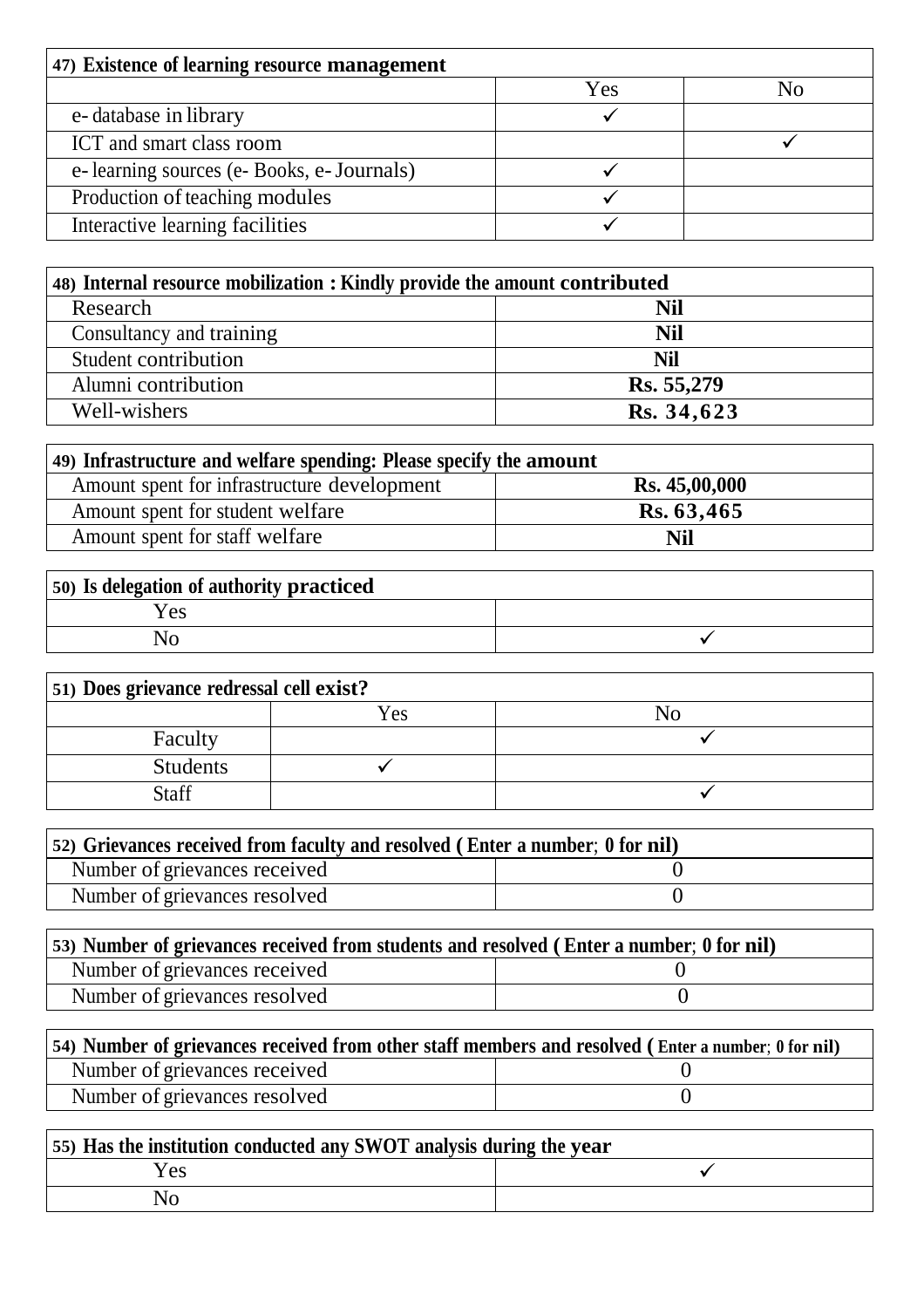| 56) The SWOT analysis was done by internal or by external agency |  |  |
|------------------------------------------------------------------|--|--|
| Internal                                                         |  |  |
| External                                                         |  |  |

#### **57) Kindly provide three identified strengths from SWOT Analysis (in bullet format)**

- Good quality of students
- Highly qualified Faculty
- Disciplined Environment

#### **58) Kindly provide three identified weaknesses from the SWOT analysis (in bullet format)**

- Lack of space
- Vacant teaching posts
- Lack of student Hostel

## **59) Kindly provide two opportunities identified from the SWOT analysis (in bullet format)**

- Very good ambience
- Apolitical Students' union

# **60) Kindly provide two identified challenges/threats from SWOT analysis (in bullet format)**

- Fully equipped language lab as recommended by NAAC Peer team
- To sustain the quality of the college in spite of increasing student strength

## **61) Identify any significant progress made by the institution towards achieving the goals and objectives during the year (list below in bullet format)**

- UGC sponsored National Seminar organized by the Department of Mathematics
- State level Seminar on Swami Vivekananda's 150th Birth Anniversary, sponsored by Higher Education Department, Government of West Bengal
- NSS unit received 'Sashibhusan Roy Memorial' award for having maximum number of blood donors
- College along with Alumni published a Book 'Alor Sarani Beye'
- Job fair organized by NIIT
- Dr. Sunanda Ghosh, an ex student and former Head of the Department of Political Science of this college brought to light that Smt. Chandramukhi Basu of Bethune College was the first female candidate who passed F.A. Examination from Calcutta University in the year 1877
- College has organized two workshops, one on preparation for the Civil Services and other Government Services and another for MBA Courses, Post graduate courses and higher studies in any other fields
- A book was published by Bethune College titled 'Religion and Popular Culture in the Indian Subcontinent'
- Shreesa Ghosh of English (H) received Silver Medal in International Olympiad of English

Language